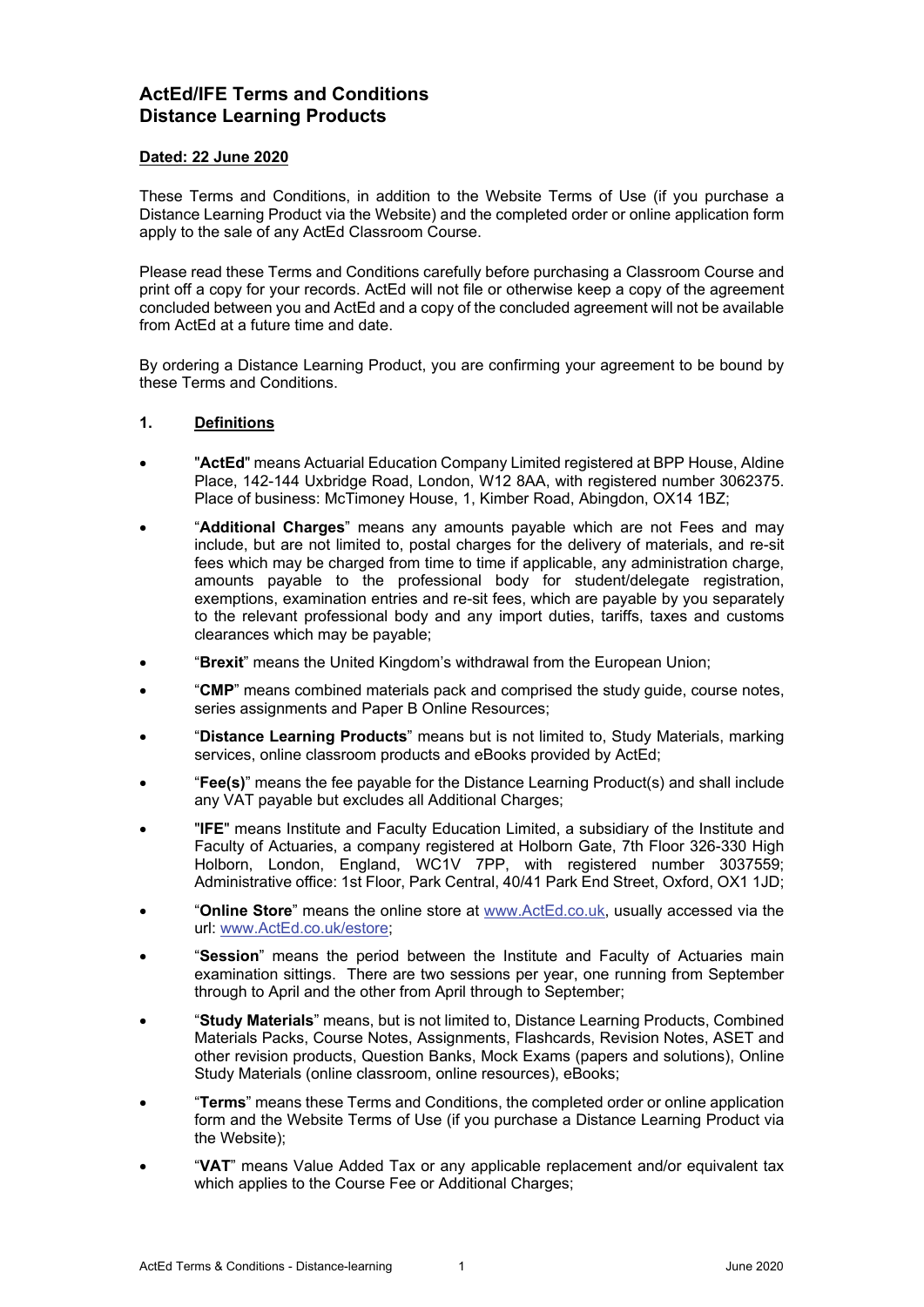- "**Website**" means www.ActEd.co.uk and any and all sub domains of ActEd.co.uk, including the Online Store;
- "**Website Terms of Use**" means the terms of use available at https://www.bpp.com/terms-and-conditions/website-terms; and
- "**you**" means the individual applying for the Distance Learning Product.

### **2. Payment Terms**

- 2.1. Full payment or authorisation to invoice an employer for the Fee is required when any Distance Learning Products are ordered and prior to any Study Materials being dispatched, online resources being accessed or marking services being used.
- 2.2. For orders placed by credit or debit card, payment of the Fee placed through the Online Store will be taken when the order is placed. Payment for credit or debit card orders placed using an order form not through the Online Store will be taken shortly after you receive an email confirming your order.
- 2.3. Where authorisation to invoice an employer has been received the following payment terms apply:
	- 2.3.1. Full payment is due within 30 days from the date of the invoice.
	- 2.3.2. Payments should be made to IFE Ltd.
	- 2.3.3. ActEd reserves the right to charge late payment interest on any outstanding invoices, at a rate of 8% above the Bank of England base rate.
	- 2.3.4. ActEd reserves the right to recover any reasonable debt collection costs in connection with the Terms.
	- 2.3.5. Where applicable, the employer is liable for all unpaid invoices.
- 2.4. ActEd's Fees exclude amounts payable to the professional body for student / delegate registration, exemptions and examination entries, which are payable by you separately and ActEd accepts no responsibility for payment of these fees.

## **3. Study Materials**

- 3.1. ActEd will dispatch Study Materials, when they are available for dispatch, on receipt of full payment or authorisation to invoice an employer in accordance with the following delivery guidelines.
	- 3.1.1. UK: delivery within approximately 4-5 working days from dispatch;
	- 3.1.2. Europe\*: delivery within approximately 7-9 working days from dispatch; and
	- 3.1.3. Rest of the world\*: delivery within approximately 8-10 working days from dispatch.
- 3.2. ActEd must be notified of any queries, complaints or short deliveries within 14 days of receipt of Study Materials.
- 3.3. \*As a result of Brexit, there may be delays to delivery times which are outside the control of ActEd, ActEd accepts no responsibility in respect of these delays.
- 3.4. \*As a result of Brexit, there may be changes to import duties, tariffs or taxes, payment of which, is your responsibility.

#### **4. Delivery of Study Materials**

- 4.1. Study Materials will be delivered to the premises set out in the order.
- 4.2. ActEd will use reasonable endeavours to maintain adequate stocks of Study Materials so as to be able to fulfil the order.
- 4.3. ActEd will ensure that the Study Materials are appropriately packaged in such a manner as to enable them to reach you in good condition.
- 4.4. Delivery of the Study Materials will occur when they are delivered to the premises set out in the order. Title in the Study Materials will pass to you on receipt of full payment.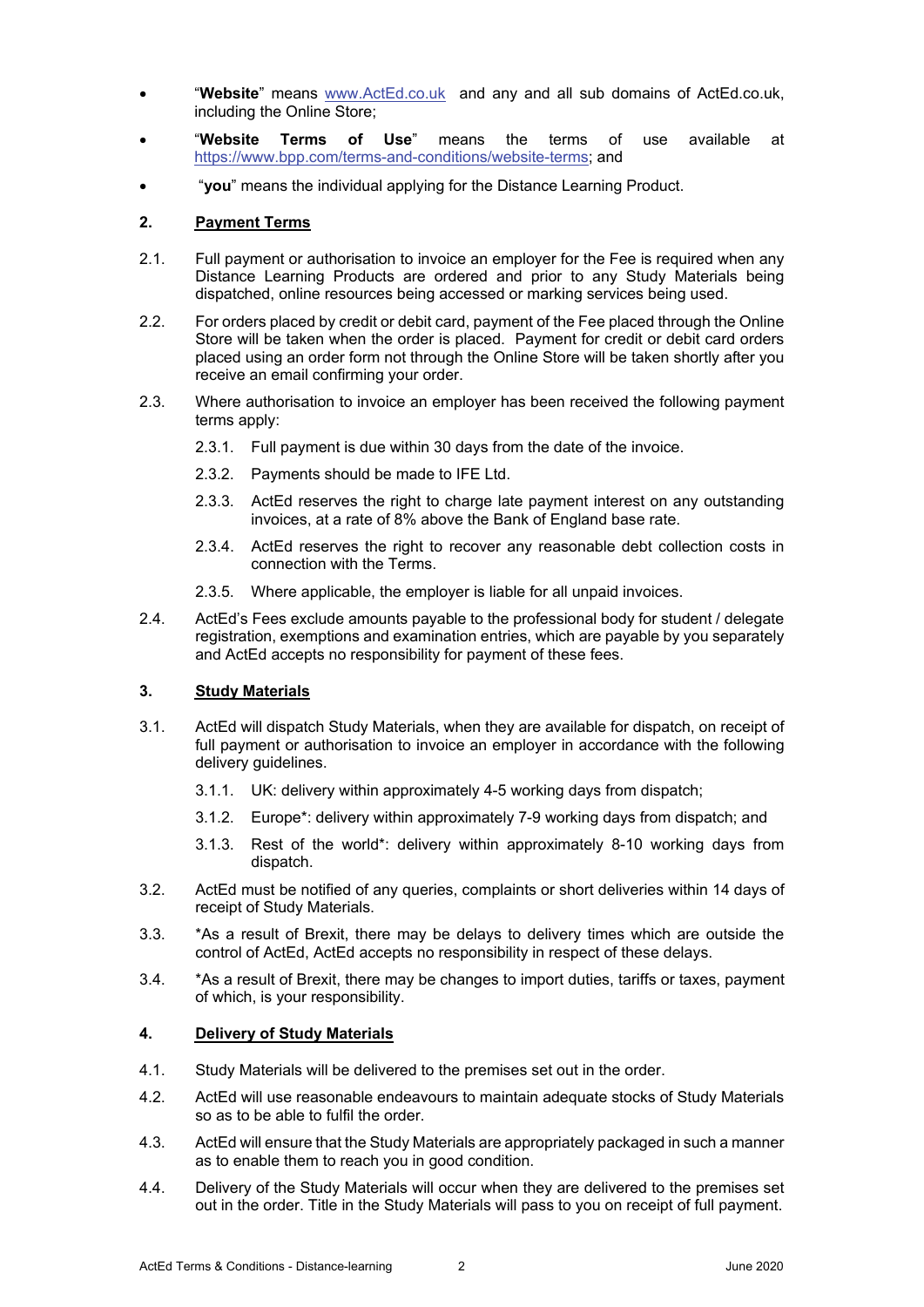- 4.5. When ordering goods from ActEd for delivery (other than in the UK) you may be subject to import duties and taxes, which are levied once the goods reach the specified destination.
- 4.6. Any additional charges for customs clearance must be borne by you; ActEd has no control over these charges and cannot predict what they may be. Customs policies vary widely from country to country, so you should contact your local customs office for further information. Additionally, please note that when you order Study Materials from ActEd, you are considered the importer of record and must comply with all laws and regulations of the country in which you are receiving the goods.

## **5. Intellectual Property**

- 5.1. ActEd grants, you, the customer a non-transferable, non-exclusive licence to use its Study Materials (including information, training material content, software and data) under the Terms.
- 5.2. This licence terminates upon termination of these Terms and Conditions for whatever reason.
- 5.3. You, the customer warrants that you shall only use the Study Materials for your own educational purposes and shall not, without ActEd's prior written consent, copy, make available, retransmit, reproduce, sell, disseminate, licence, distribute, publish, broadcast or otherwise circulate any Study Materials (or any part of them) to any person other than in accordance with the Terms.
- 5.4. You, the customer shall fully indemnify ActEd in respect of any infringement of any intellectual property rights arising as a result of your use of any Study Materials in breach of the Terms.

## **6. Marking Services**

- 6.1. Series marking and mock exam marking is valid only for the Session for which it is purchased. It cannot be deferred to a later study Session.
- 6.2. Where a relevant marking service has been purchased, assignments and mock exams can be submitted for marking by email. Full instructions for completing and submitting an assignment or mock exam can be found on the coversheet, supplied with the assignment and on our Website.
- 6.3. Any scripts submitted to ActEd using Series marking or mock exam marking after the final deadline date, published in the study guide and on our Website, will not be marked. Scripts submitted using marking vouchers must be received by the marking voucher deadline in order to be returned by the date of the exam. It is your responsibility to ensure that a script is sent in good time.
- 6.4. Scripts will be passed to the next available marker and will be returned electronically. We encourage markers to return scripts quickly, but you should be aware that scripts submitted around the time of the final deadlines may have a significantly slower turnaround time than usual.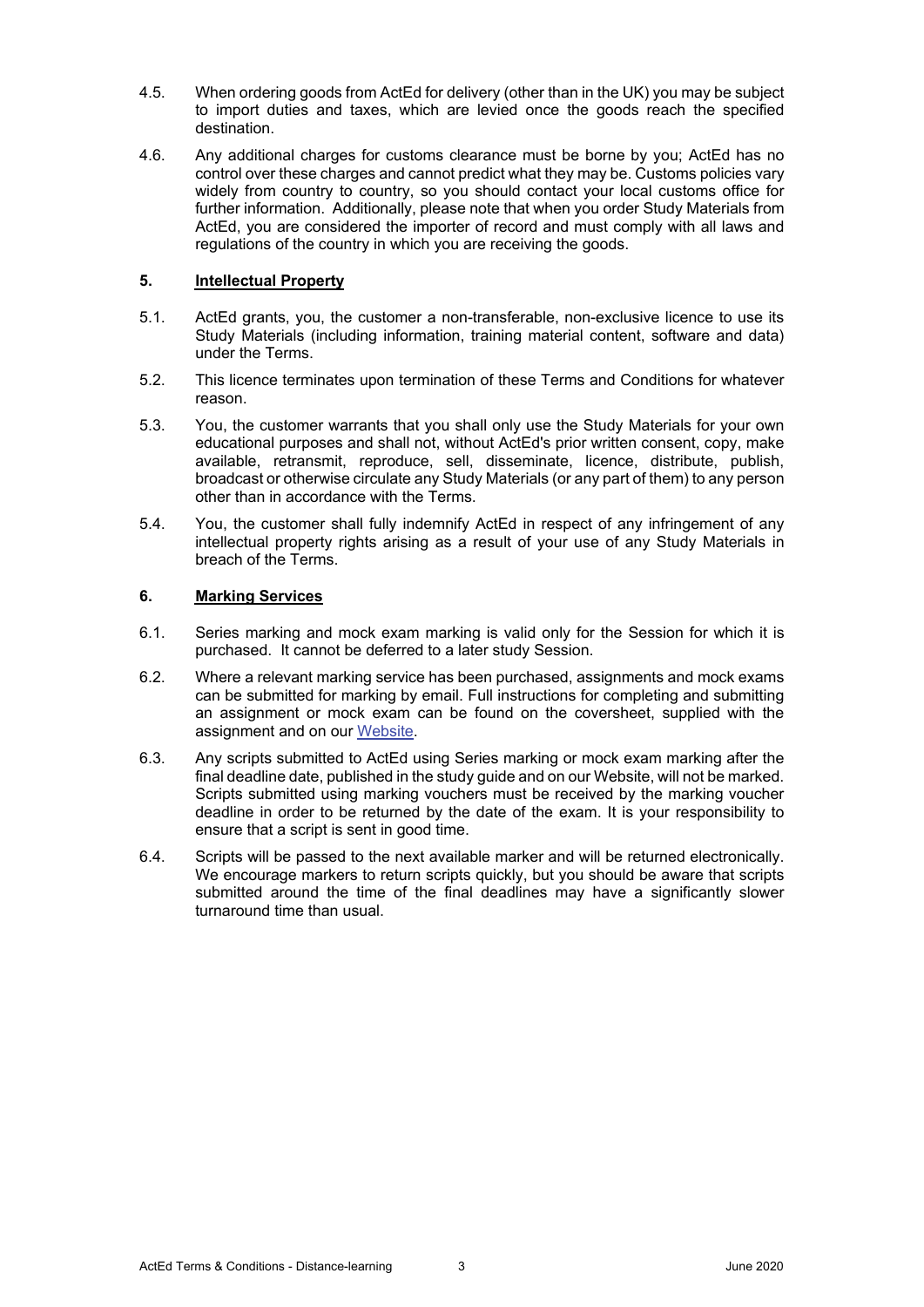## **7. Online Classroom and Paper B Online Resources (PBOR) Products**

- 7.1. If you purchase an Online Classroom or PBOR (on its own or part of a CMP) then the following terms in this Clause 7 shall apply.
- 7.2. The receipt of the Online Classroom or PBOR content is personal to you and you may not transfer your rights to access the Online Classroom content or provide the Online Classroom content to any other person.
- 7.3. You may incur charges to your internet service provider while you are accessing and / or downloading Course Materials for the Online Classroom or PBOR. Charges may also be payable to third parties for use of the software necessary to access and / or download Course Materials from the Online Classroom/PBOR. You are responsible for paying these charges.
- 7.4. Save as expressly set out in these Terms, you may not modify, copy, reproduce, republish, upload, post, transmit or distribute in any way any of the Online Classroom or PBOR content. You may not modify, adapt, merge, translate, disassemble, decompile, recompile or reverse engineer any software forming part of the Online Classroom/PBOR or create derivative works based on the whole of or any part of the Online Classroom or PBOR. Use of the Online Classroom or PBOR not expressly permitted in these Terms is strictly prohibited and will constitute an infringement of either ActEd's copyright or ActEd's other intellectual property rights, and / or the copyright or other intellectual property rights of ActEd's licensors.
- 7.5. If for any reason, face-to-face or live online tuition giving you entitlement to a discounted price, is cancelled by you then access to the Online Classroom will be cancelled immediately unless you agree to purchase the Online Classroom at the full price.
- 7.6. If you have downloaded or accessed any Stude Materials and subsequently cancel face-to-face or live online tuition, which entitled you to a discounted price, then a cancellation charge will apply so that the net cost to you of using the Online Classroom is equal to the full Fee.
- 7.7. Please note that it is your responsibility to check that the computer you plan to use to access the Online Classroom or PBOR is compatible with the minimum specification requirement that relates to these online courses. You acknowledge and accept that ActEd cannot be held responsible for any technical problems you encounter accessing these online courses.
- 7.8. You accept and acknowledge that periods of downtime may be required in respect of the information technology infrastructure connected to our Website and that technical support may not be available during such periods of downtime. Further you accept that you will not have a claim for breach of contract or otherwise in respect of such period of unavailability.
- 7.9. ActEd will use reasonable endeavours to make the Online Classroom and PBOR available but cannot guarantee uninterrupted availability. ActEd reserves the right to suspend access to our Website for the purpose of scheduled or emergency maintenance, repairs or upgrades to improve the performance or functionality of our Website.
- 7.10. You also accept and acknowledge that ActEd cannot be held responsible for any delay or disruptions to your access to the online courses as a result of such suspension or any of the following:
	- 7.10.1. interruption as a result of Brexit (including, but not limited to, any trade suspensions or suspensions or delays caused by changes to tariffs, customs or taxes (including VAT));
	- 7.10.2. the operation of the internet and the World Wide Web, including but not limited to viruses;
	- 7.10.3. any firewall restrictions that have been placed on your network or the computer you are using to access the Online Classroom;
	- 7.10.4. failures of telecommunications links and equipment; or
	- 7.10.5. updated browser issues.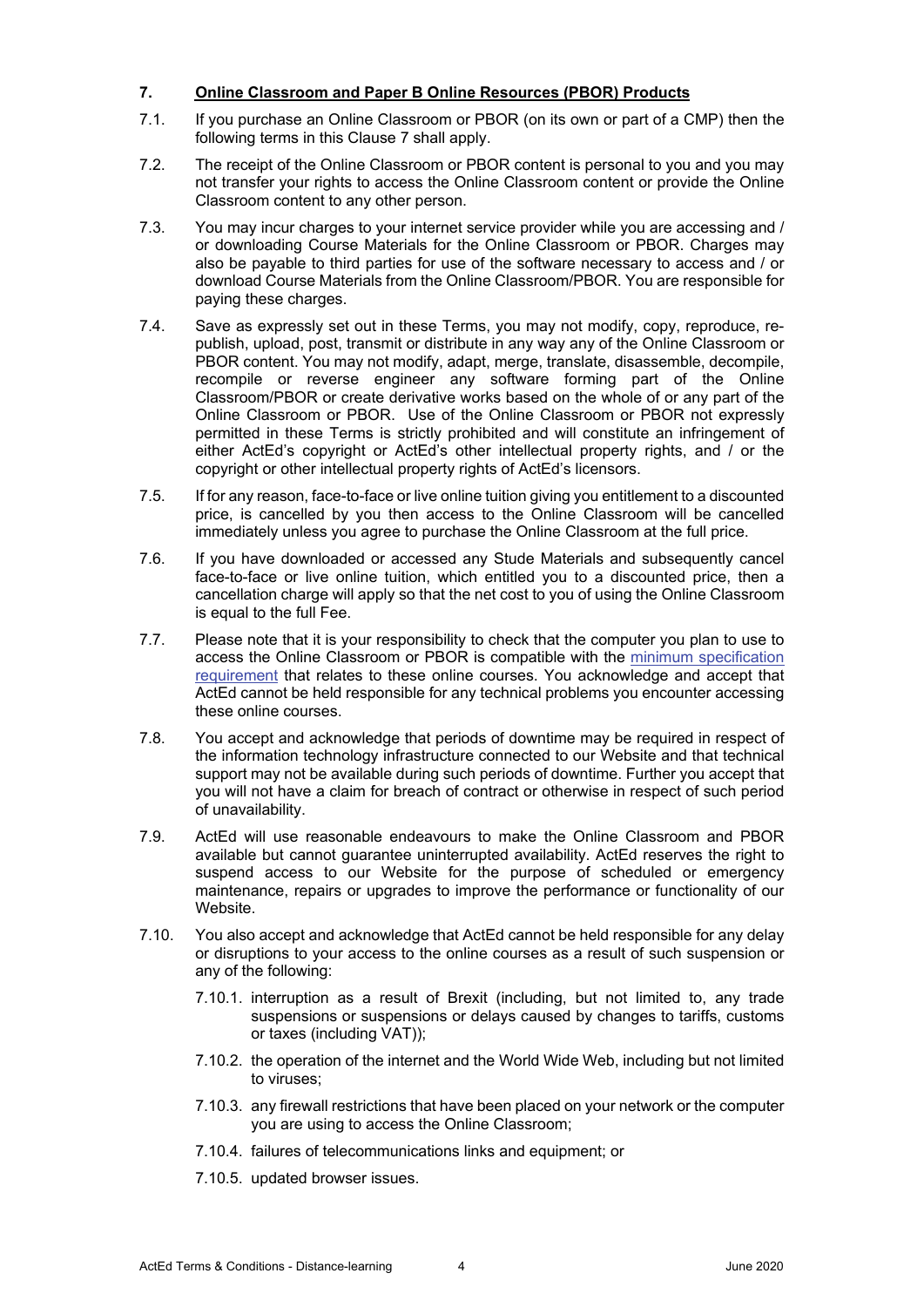## **8. Additional Terms for the purchase of eBooks**

- 8.1. In order to be able to download an eBook, you must have:
	- access to an Internet connection;
	- a browser;
	- downloaded and have access to Bookshelf;
	- set up an appropriate online account (Bookshelf):
	- and your computer must be running an up-to-date operating system.
- 8.2. When you order an eBook you will receive an electronic code which will enable you to access your eBook. Once a token/code has been validated/redeemed by you a new token/code will not be issued. Bookshelf eBooks can be used on up to 2 computers and 2 mobile devices at any one time.
- 8.3. Your purchase of an eBook only entitles you to print a maximum of 100% of the eBook and only 100 pages each time you log into your account. Multiple copies of the same page will all count towards the maximum allowance. We strongly recommend that you read our documentation (https://acted.co.uk/electronic\_ebook.html) before printing any of your eBook.
- 8.4. An automatic watermark will be added to every page you are printing. This cannot be removed as it is part of the software settings. The print quality from printing your own eBooks is unlikely to be as high as a printed hard copy from ActEd. ActEd will not provide alternative soft copies to remove the watermark or to improve the print quality. Most materials can be purchased as a printed product if preferred.
- 8.5. Please note that it is your responsibility to check that the device(s) you plan to use to access an eBook is compatible with the minimum specification requirements for Bookshelf that relates to ActEd's eBooks. We strongly recommend that you read our FAQ document before downloading and using an eBook. You acknowledge and accept that ActEd cannot be held responsible for any technical problems you encounter accessing the eBooks.
- 8.6. Online access to your eBook will last for up to 3 years but offline access does not expire and eBooks will be available to read offline using your Bookshelf account for as long as the Bookshelf App is available. ActEd does not warrant that Bookshelf will be available indefinitely in the future.

## **9. Length of access of digital content**

9.1. Access to Online Classroom and PBOR will expire 13 months after purchase.

## **10. Cancellation Rights**

- 10.1. Under the Consumer Contracts (Information, Cancellation and Additional Charges) Regulations 2013 ("Consumer Contract Regulations") you may cancel your purchase within a period of 14 days beginning on the day of purchase or in the case of Study Materials the day after which Study Materials are received by you ("Cancellation Period"). In addition to your rights under the Consumer Contract Regulations, ActEd also allows you to return unopened printed goods within 28 days of purchase, although cancellation charges will apply (see the rest of this Clause 10). Please note that you cannot cancel your purchase of the following categories:
	- 10.1.1. with respect to any digital products, including but not limited to eBooks, PBOR (whether purchased as a standalone item or as part of a CMP) and other online courses and materials, your right to cancel and obtain a refund will be lost if you have given ActEd express consent to supply them to you during the Cancellation Period or if you access those digital products during the Cancellation Period;
	- 10.1.2. with respect to audio, video or software products if you have removed them from the sealed package in which they were delivered; and
	- 10.1.3. cancellations for printed goods are only available if the pack is returned with the original shrink-wrap intact. If you wish to view a sample of the contents of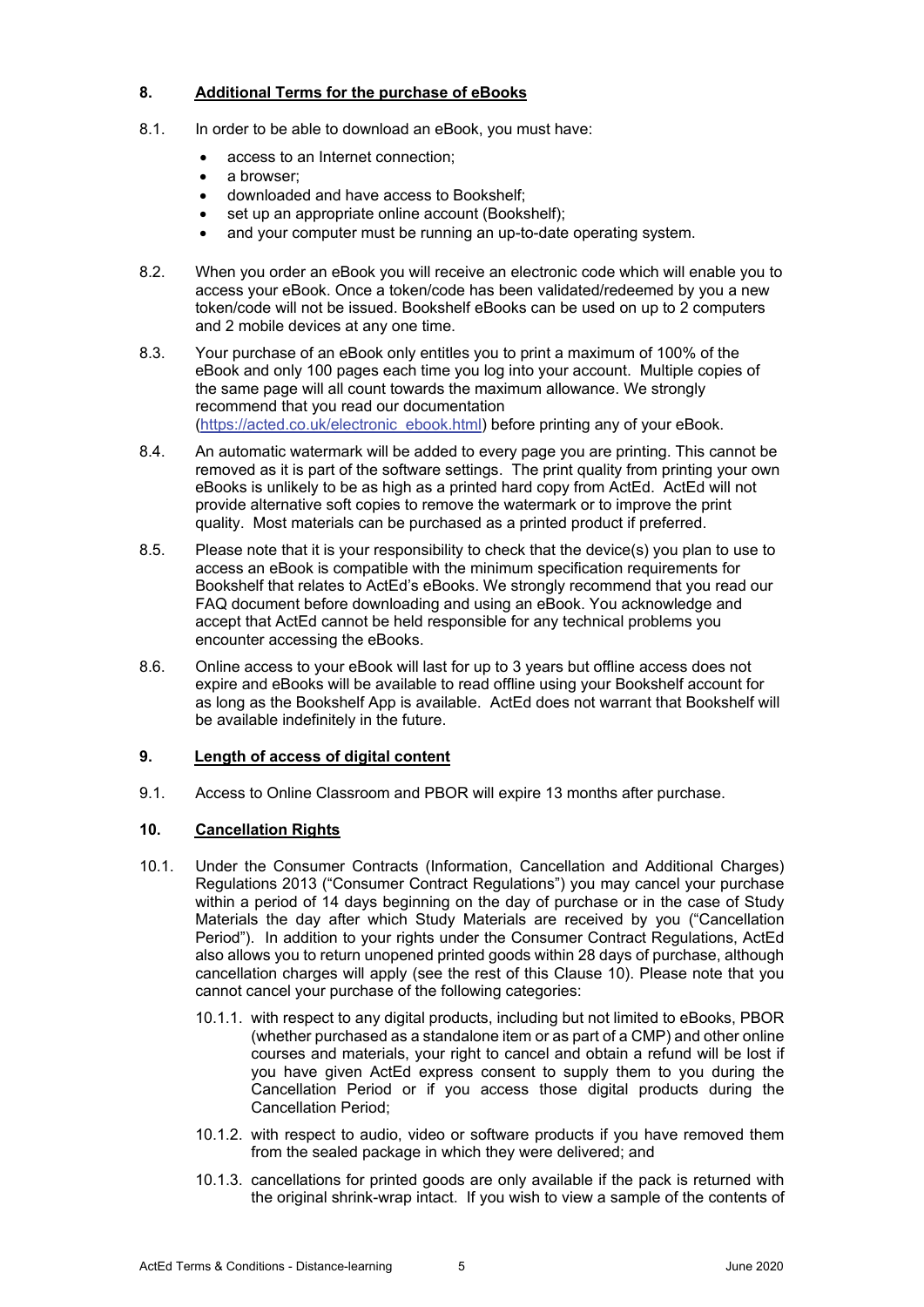your pack before opening then please email ActEd@bpp.com and one will be provided.

- 10.2. If you wish to cancel your purchase of a product bundle which includes both printed products and digital content, then a full refund will not be possible if you access the digital content during the Cancellation Period. The full cost of the digital product will be deducted from the cost that can be reimbursed. For example, if you purchase a CMP which includes PBOR and you access PBOR before returning, unopened the printed course within 28 days, then you will still be liable to pay the full cost of PBOR.
- 10.3. To cancel your purchase you must notify ActEd of your decision to cancel by a clear statement by email to ActEd@bpp.com, by fax to +44 1235 550085, by phone to + 44 1235 550005 or by post to ActEd, McTimoney House, 1 Kimber Road, Abingdon, OX14 1BZ. You may use the attached model cancellation form, but it is not obligatory.

You shall send back the Study Materials to ActEd, McTimoney House, 1 Kimber Road, Abingdon, UK, OX14 1BZ without undue delay and in any event not later than 14 days from the day on which you communicate your cancellation from this contract to us. The deadline is met if you send back the goods before the period of 14 days has expired. Study Materials must be returned with a copy of the delivery note and a brief explanation of why the Study Materials are being returned.

- 10.4. You are strongly advised to obtain Proof of Posting, as we are unfortunately unable to refund items that are lost in the post if evidence of postage cannot be provided.
- 10.5. If you cancel within the Cancellation Period, we will reimburse to you all payments received from you, including the costs of delivery (except for the supplementary costs arising if you chose a type of delivery other than the least expensive type of standard delivery offered by us). We may make a deduction from the reimbursement for loss in value of any Study Materials supplied, if the loss is the result of unnecessary handling by you.
- 10.6. We will make the reimbursement without undue delay, and not later than:
	- 10.6.1. 14 days after the day we receive back from you any Study Materials supplied, or
	- 10.6.2. (if earlier) 14 days after the day you provide evidence that you have returned the Study Materials, or
	- 10.6.3. if there were no Study Materials supplied, 14 days after the day on which we are informed about your decision to cancel this contract.
- 10.7. ActEd reserves the right to withhold payment of part or all of your Fees until all Study Materials have been returned to ActEd or if Study Materials are not returned in a resaleable condition.
- 10.8. We will make the reimbursement using the same means of payment as you used for the initial transaction, unless you have expressly agreed otherwise; in any event, you will not incur any fees as a result of the reimbursement.
- 10.9. You will be responsible for payment of any delivery charges incurred in returning the Study Materials.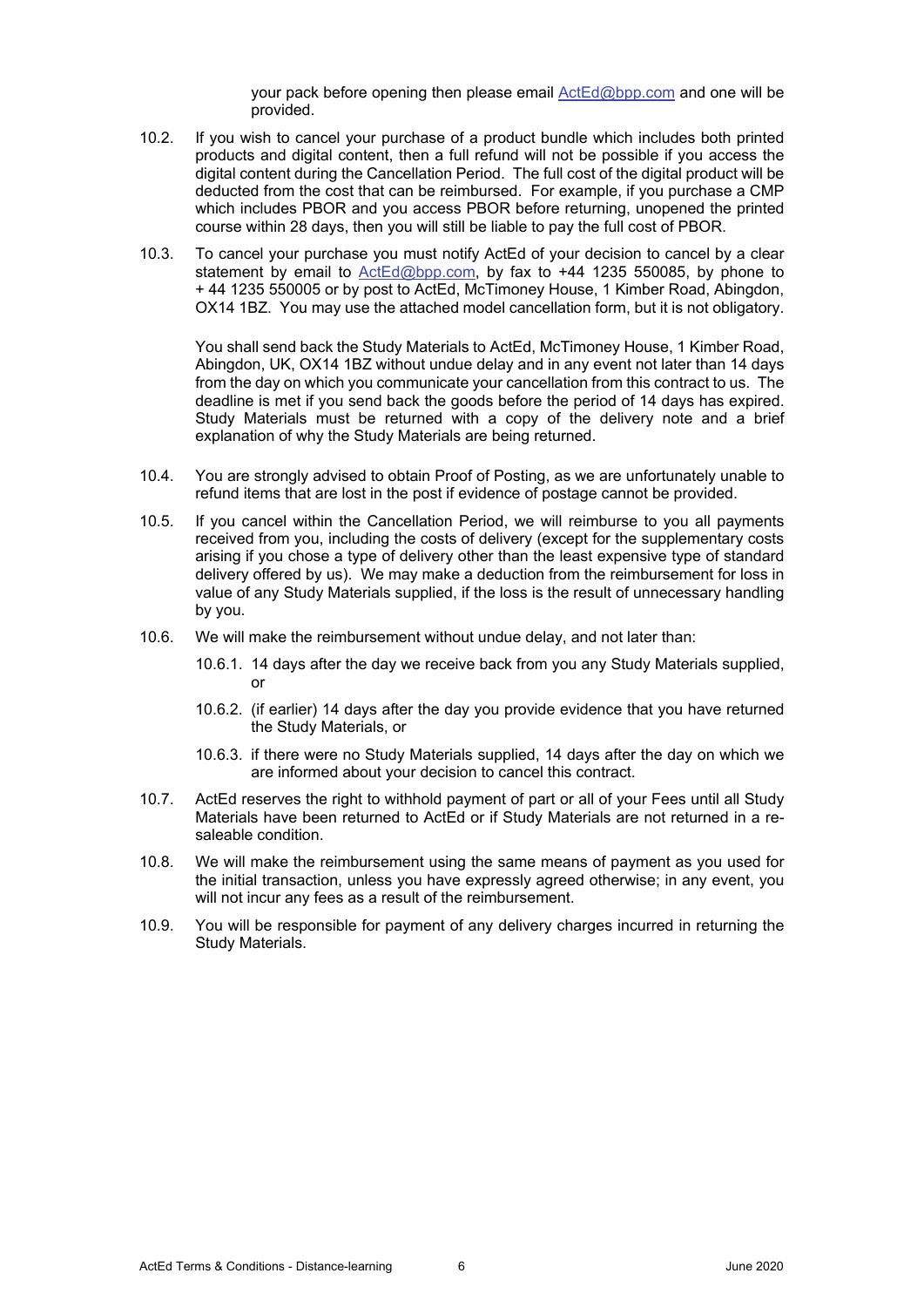- 10.10. If you cancel your purchase of any Study Materials after the Cancellation Period, ActEd will also deduct from any refund the cost of all applicable delivery charges, including delivery charges paid to deliver the Study Materials to you, plus an administration fee (10% of the price of the returned Study Materials, maximum £15 per item).
- 10.11. The Study Materials (excluding text books written and published by third parties) is copyright IFE Ltd and is sold to you for your own exclusive use. You may not hire out, lend, give, sell, store or transmit electronically or photocopy any part of it. You must take care of your Study Materials to ensure that it is not used or copied by anyone else at any time. Legal action will be taken if these terms are infringed. In addition, we may seek to take disciplinary action through the profession or through your employer
- 10.12. Under no circumstances are Study Materials transferable.
- 10.13. In relation to the cancellation of marking services only, the following additional provisions apply:
	- 10.13.1. If you begin the performance of the marking services during the Cancellation Period, by submitting one or more scripts for marking, an amount equal to the current cost of a marking voucher will be deducted from the reimbursement for every script submitted.
	- 10.13.2. Cancellation of Series marking is only allowed beyond the Cancellation Period if it is requested before any assignment has been submitted for marking and the final deadline date for the Session has not passed. Neither full nor partial refunds are given after 14 days from purchase once an assignment has been submitted for marking.
	- 10.13.3. Cancellation of unused mock exam marking is only allowed beyond the Cancellation Period if it is requested before a script has been submitted for marking and before the relevant final deadline date has passed.
	- 10.13.4. Marking vouchers can be cancelled if they are returned unused to ActEd before the expiry date and a credit note or refund will be issued.

#### **11. Change of address or other contact details**

11.1. ActEd must be notified in writing of any change in a customer's contact details, including the email address specified on the customer's order form.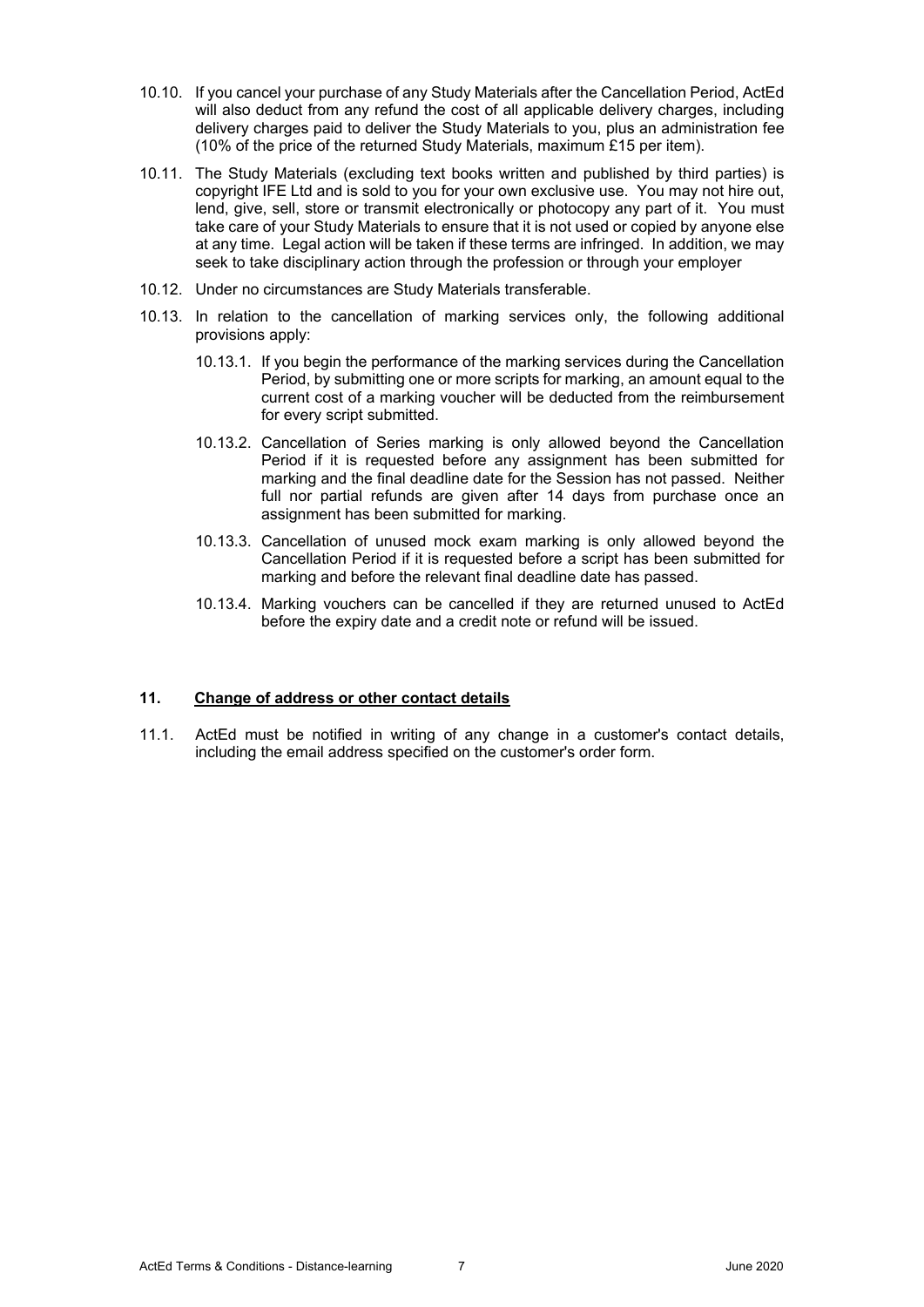## **12. Notices**

- 12.1. Any notices required to be served by ActEd under these Terms will be deemed properly served if sent via prepaid postage to the postal address, or emailed to the email address, notified by you to ActEd, at ActEd's discretion.
- 12.2. Any notices required to be served on ActEd by you will be deemed properly served if sent to the address set out at the end of these Terms and Conditions.

## **13. Limitation of Liability**

- 13.1. The exclusions and limitations of liability contained in these Terms do not apply to a party's liability: (i) for fraud; (ii) for death or personal injury caused by its negligence; or (iii) where such limitation or exclusion cannot lawfully be excluded.
- 13.2. Except as set out in these Terms, ActEd shall not be responsible for losses that result from its failure to comply with these Terms including, but not limited to, losses that fall into the following categories:
	- 13.2.1. indirect or consequential losses;
	- 13.2.2. loss of income or revenue;
	- 13.2.3. loss of business;
	- 13.2.4. loss of anticipated savings; or
	- 13.2.5. loss or corruption of data.
- 13.3. ActEd is not responsible to you for any data that you lose as a result of accessing online Study Materials. It is your responsibility to ensure that you regularly save and back up all data which you hold on the computer from which you are accessing the online Study Materials.
- 13.4. Save as otherwise set out in this section "Limitation of liability", ActEd's maximum aggregate liability to you for any claims that you may have against ActEd for direct loss in contract, tort or otherwise arising out of or in connection with these Terms and Conditions, your use of the Study Materials and any technical support shall be limited to the amount of the Fee which has been paid, or is payable, by you or on your behalf.
- 13.5. ActEd will not be held responsible for any delay or failure to comply with its obligations under these conditions if the delay or failure arises from any cause which is beyond its reasonable control, including any delays or suspensions as a result of Brexit. This condition does not affect your statutory rights.
- 13.6. Each provision in this Clause 13 shall be construed separately as between you and ActEd. If any part is held to be unreasonable, inapplicable, or unenforceable, but would be valid if some part thereof was deleted such provision shall apply but with such modification as may be necessary to make it valid and effective.

# **14. Warranty**

- 14.1. ActEd expects you to take reasonable care to verify that the Study Material in question will meet your needs. ActEd does not make any commitment to you that you will obtain any particular result from your use of the Study Materials.
- 14.2. ActEd does not make any representation, guarantee or commitment to you that the Study Materials will be error free.
- 14.3. ActEd does not make any commitment that the Study Materials will be compatible with or operate with your software or hardware.
- 14.4. All representations, warranties and/or terms and/or commitments not expressly set out in these Terms (whether implied by law, conduct, and statute or otherwise) are hereby excluded to the maximum extent permissible by law.

# **15. Data Protection**

15.1. ActEd will process the information it receives from you or otherwise holds about you in accordance with the Terms and its privacy policy. You consent to the use by ActEd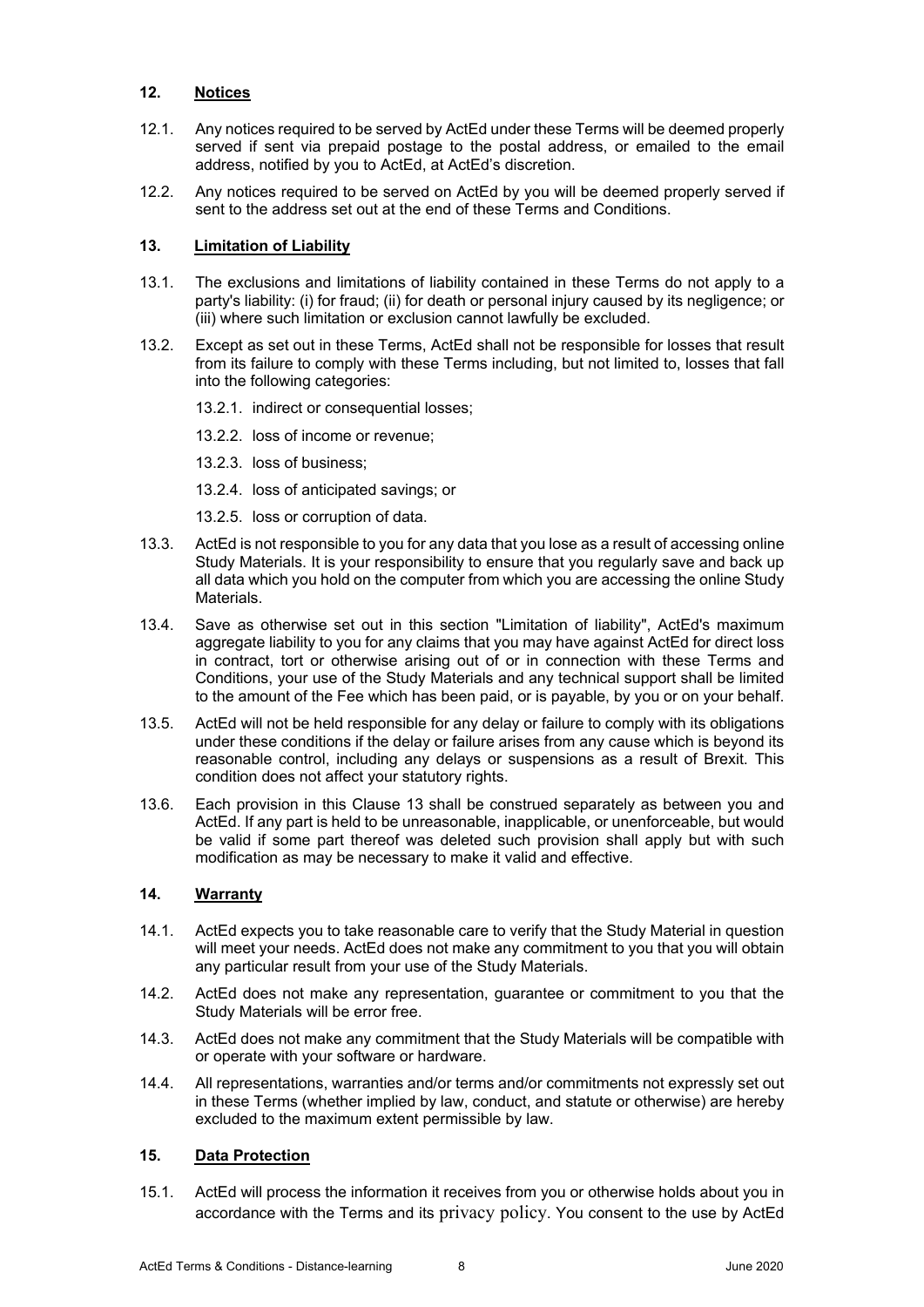of such information in accordance with these Terms and Conditions and ActEd's privacy policy.

- 15.2. In particular, ActEd draws your attention to the following:
	- ActEd is the controller of your personal data;
	- Your personal data is processed by ActEd to:
		- $\circ$  enable ActEd to perform its obligations and enforce its rights under these Terms and Conditions;
		- o inform you of feedback and test results; and
		- o communicate with your employer (where your employer is paying your Course Fees) regarding your progress, results and attendance.
	- ActEd belongs to the BPP Professional Education Group and may share the information you provide with other members of the BPP Group including outside of the EEA.
- 15.3. Our privacy policy sets out your rights as a data subject and how you can exercise those rights. You will not have to pay a fee to access your personal data (or to exercise any of the other rights). However, we may charge a reasonable fee if your request is clearly unfounded, repetitive or excessive. Alternatively, we may refuse to comply with your request in these circumstances.
- 15.4. We may need to request specific information from you to help us confirm your identity and ensure your right to access your personal data (or to exercise any of your other rights). This is a security measure to ensure that personal data is not disclosed to any person who has no right to receive it. We may also contact you to ask you for further information in relation to your request to speed up our response.
- 15.5. If you have any questions about ActEd's use of your personal data, or you wish to exercise any of your data subject rights, please contact dataprotection@bpp.com.

## **16. Validity**

16.1. If any provision of these Terms and Conditions is held to be invalid or unenforceable by any tribunal of competent jurisdiction, the remaining provisions shall not be affected and shall be carried out as closely as possible according to the original intent.

## **17. Disclaimer**

17.1. The Study Materials are for educational purposes only. ActEd will not accept any responsibility to any party for the use of these Study Materials for any purpose other than for educational purposes, including but not limited to the giving of advice by you to any third party.

## **18. Jurisdiction**

18.1. These Terms and Conditions shall be governed by the laws of England & Wales. You agree to submit to the exclusive jurisdiction of the English courts.

#### **19. General**

- 19.1. ActEd may update or amend these Terms and Conditions from time to time to comply with law or to meet its changing business requirements without notice to you. Any updates or amendments will be posted on our Website.
- 19.2. These Terms and Conditions supersede any other terms and conditions previously published by us and any other representations or statements made by us to you, whether oral, written or otherwise.
- 19.3. You may not assign or sub-contract any of your rights or obligations under these Terms and Conditions to any third party unless we agree in writing.
- 19.4. ActEd may assign, transfer or sub-contract any of its rights or obligations under these Terms and Conditions to any third party at its discretion.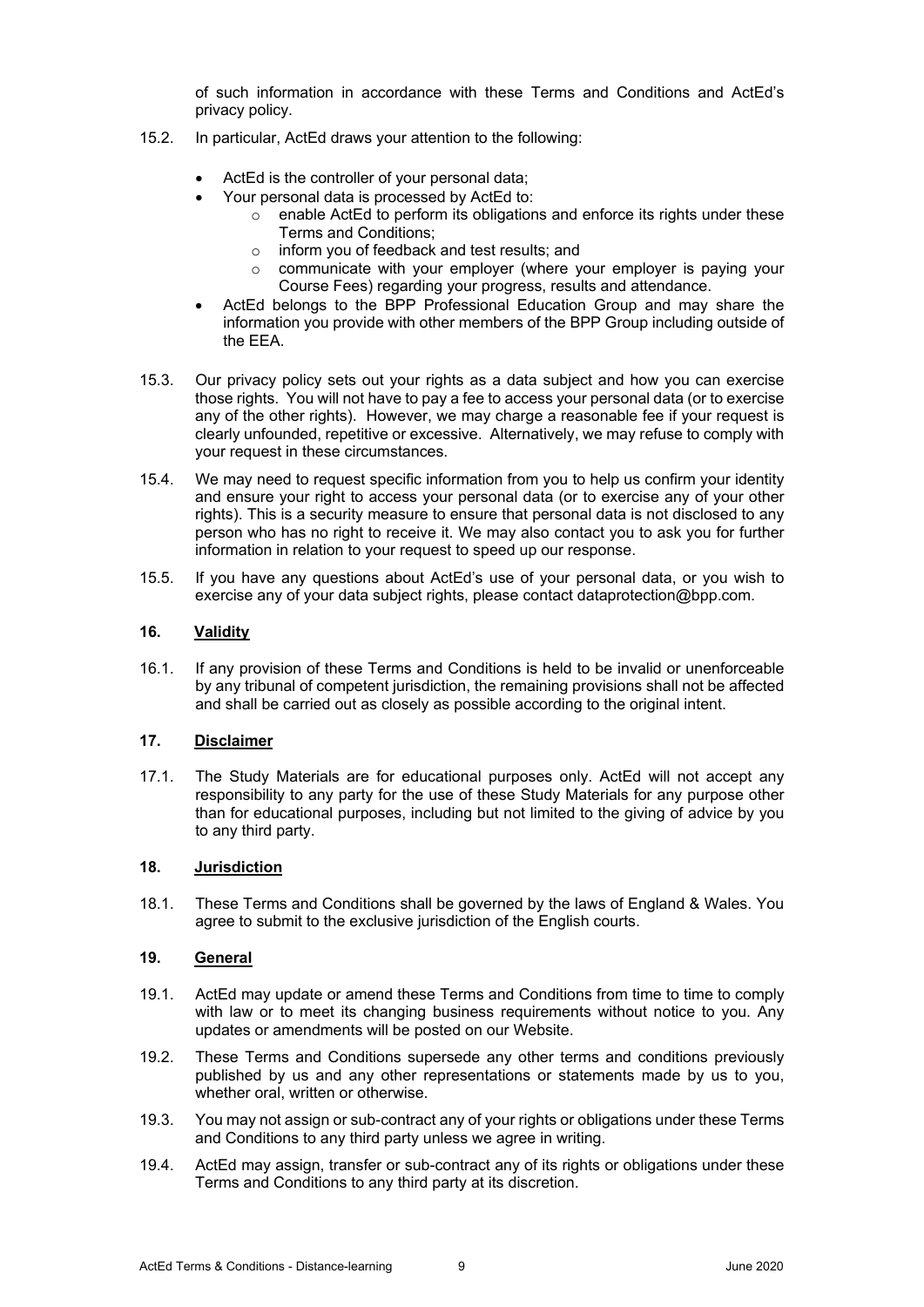- 19.5. No relaxation or delay by ActEd in exercising any right or remedy under these Terms and Conditions shall operate as waiver of that right or remedy or shall affect its ability to subsequently exercise that right or remedy. Any waiver must be agreed by ActEd in writing.
- 19.6. The agreement between you and ActEd which is set out in the Terms is not intended to be for the benefit of any third party, and shall not be exercised by any other person under the Contract (Rights of Third Parties) Act 1999 or otherwise.
- 19.7. ActEd's Complaints Procedure can be found here.

# **20. Contact Details**

| Telephone: | 01235 550005           |
|------------|------------------------|
| Fax:       | 01235 550085           |
| Email:     | ActEd@bpp.com          |
| Post:      | ActEd                  |
|            | <b>McTimoney House</b> |
|            | 1 Kimber Road          |
|            | Abingdon               |
|            | <b>OX14 1BZ</b>        |